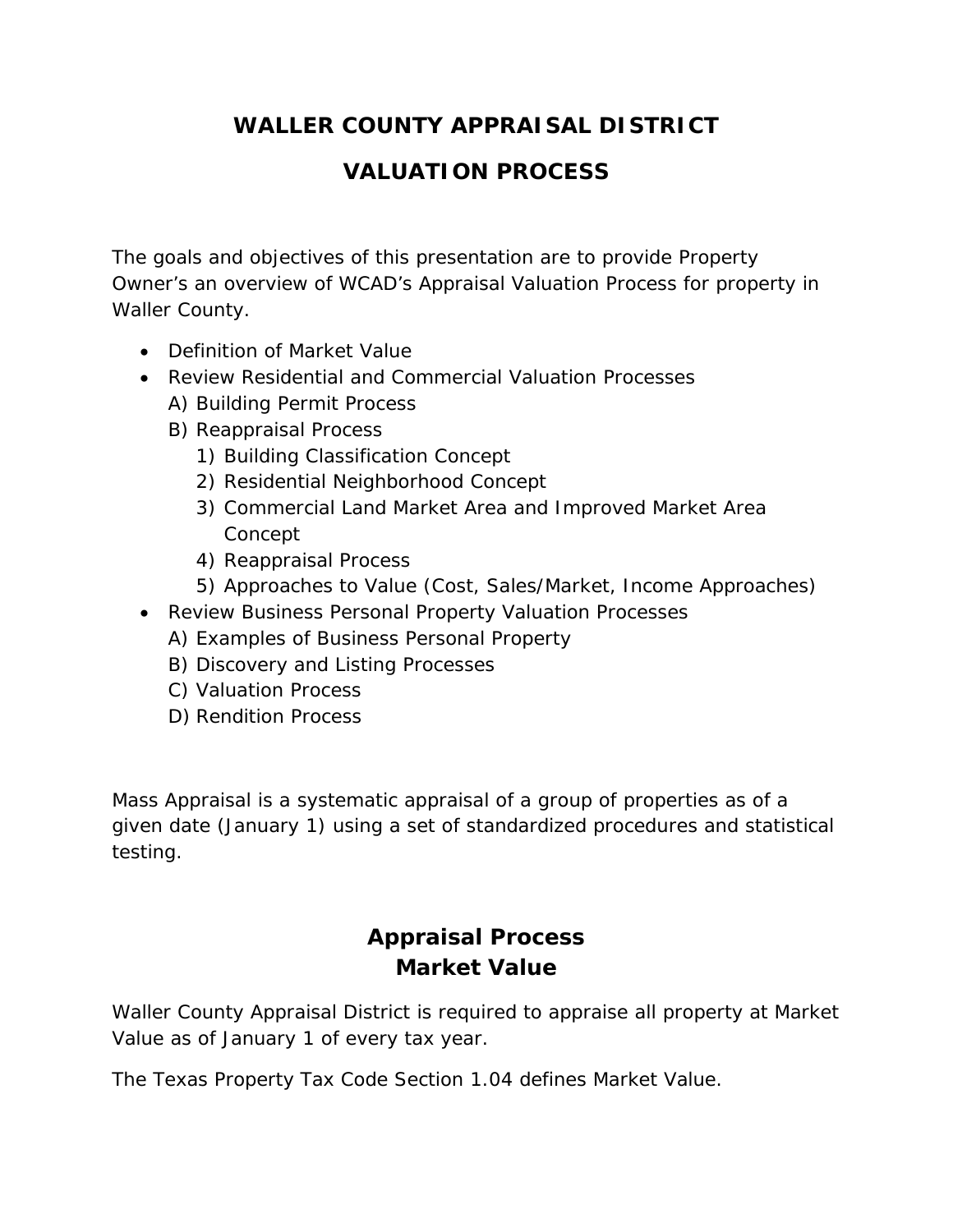Market Value means the price at which a property would transfer for cash or its equivalent under prevailing market conditions if:

- (A) Exposed for sale in open market place with a reasonable time for seller to find a purchaser
- (B) Both the seller and purchaser know of all uses and purposes to which the property is adapted and for which it is capable of being used and the enforceable restrictions on its use; and
- (C) Both the seller and purchaser seek to maximize their gains and neither is in a position to take advantage of the exigencies of the other.

The discovery process performed by the Waller County Appraisal District typically falls into one of four categories.

- (A) Building Permits (Cities only if received)
- (B) Electrical Hookups/San Bernard Electric
- (C) Physical Inspections of district (driving)
- (D) Re-inspection

These four tasks are performed during the Field Cycle (August 1 – April 15).

**Permit** work is typically done from August 1 thru April 1.

**Electrical** hookups are typically done from August 1 thru April 1.

**Physical Inspections** can be done throughout the field cycle time frame.

**Re-inspections** are typically done from August 1 through January 15.

#### **BUILDING PERMITS**

A building permit is a document issued by a city which gives a property owner permission to build on or modify a piece of real property.

After a property owner makes an application for a building permit, and has been approved, a copy is giving to the appraisal district.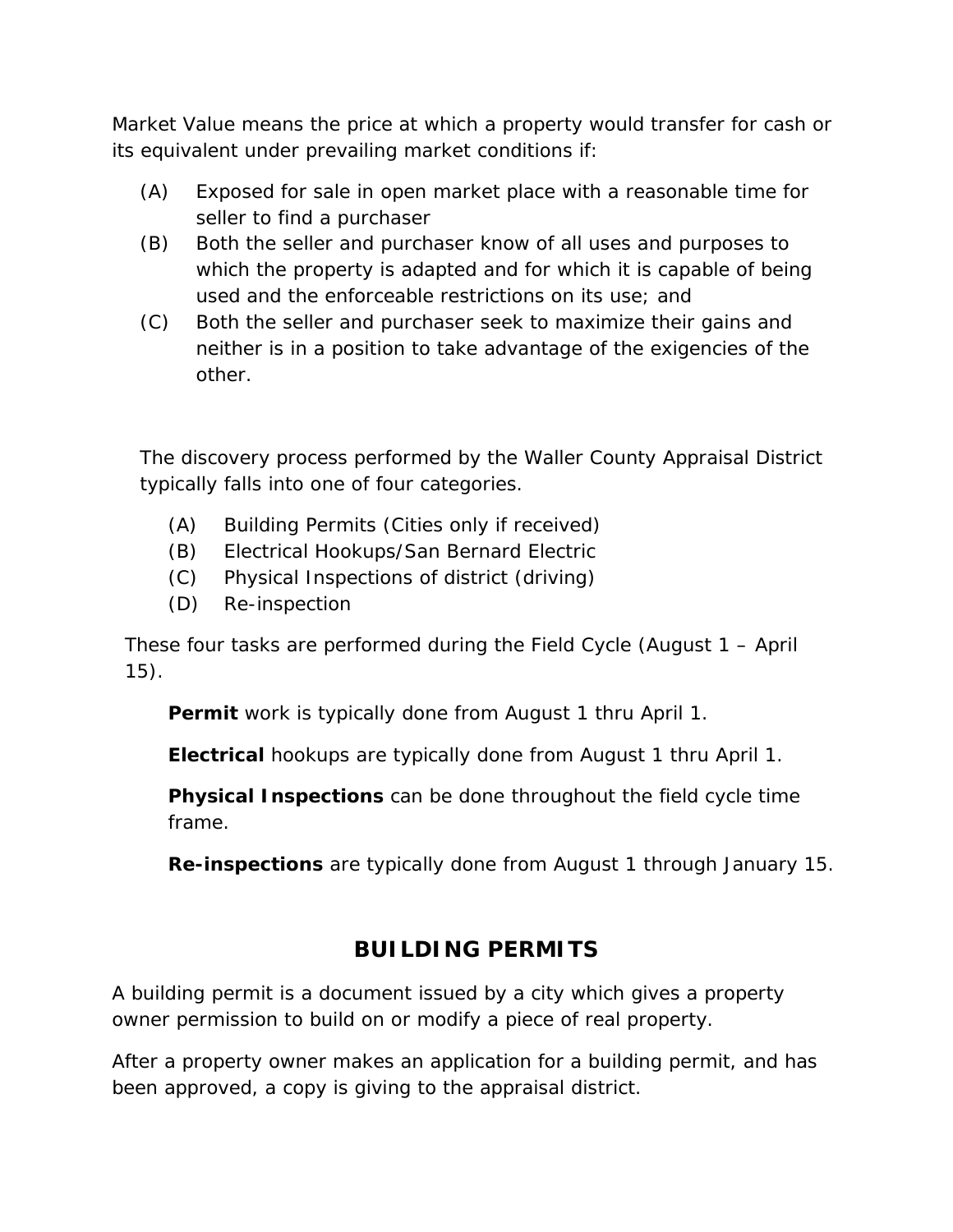The appraisal district uses these copies as a tool to discover new construction and/or alterations to existing structures.

The two main types of building permits are:

**New Construction Permits –** are newly constructed houses.

- a) The exterior perimeters of all new houses are measured and the sketch is accurately recorded.
- b) All physical characteristics such as building class, living area square footage, condition, and other physical characteristics are updated.

**Miscellaneous Permits –** are all building permits for items such as pools, room additions, garage enclosures, remodeling, repairs and demolitions.

- a) Exterior measurements are made when required.
- b) Adjustments to the improvement's physical characteristics are updated to the account.

Since the assessment date is January 1, all permit inspections are made from August 1 through April 1.

If during the initial inspection the appraiser finds the permit work to still be in process, then the appraiser will recheck again close to the January 1 assessment date.

If the property is still under construction towards the end of the year, or the work hasn't begun, the appraiser is required to determine the level of completion and flag the account for re-inspection the following appraisal year.

According to the Texas Property Tax Code, the appraisal district is required to appraise property, in its current state, as of January 1 of any given tax year. Therefore a 50% complete home gets appraised at 50%; a 75% complete swimming pool gets appraised at 75%, etc.

#### **STEPS IN THE PERMIT AND ELECTRICAL PROCESS**

**Step 1:** Receive copies of the permits and electrical hookups.

**Step2:** Match these permits to their corresponding Waller CAD accounts.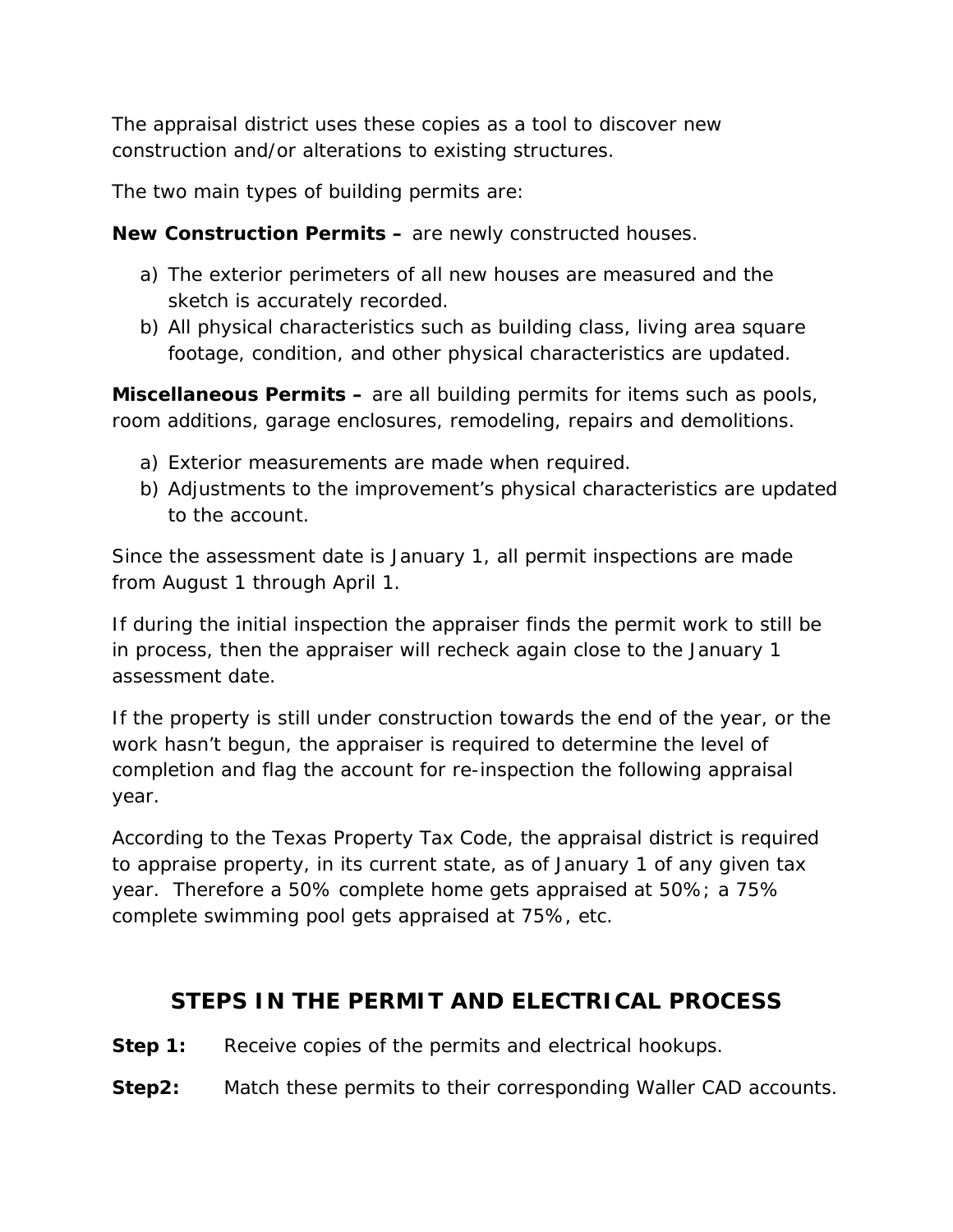- **Step 3:** Appraisers will print appraisal cards for the needed accounts for onsite inspections.
- **Step 4:** Onsite field inspections are conducted.
- **Step 5:** Completion of onsite inspection process and the data is brought back to the office and given to the data entry clerk to load into the PACS system.
- **Step 6:** Value and make ready for appraisal notification in May.

### **REAPPRAISAL**

Mass appraisal is the systematic appraisal of groups of properties as of a given date using standardized procedures and statistical testing.

Texas Property Tax Code requires appraisal districts assign a January 1 value to all property.

Mass appraisal provides the ability to accomplish such a large task.

Annual reappraisal effort is where the mass appraisal process occurs.

#### **RESIDENTIAL NEIGHBORHOOD CONCEPT**

Residential accounts are assigned to a specific Neighborhood.

A Residential Neighborhood is a defined market area.

Neighborhoods vary in size.

Insures a more accurate and equitable market values.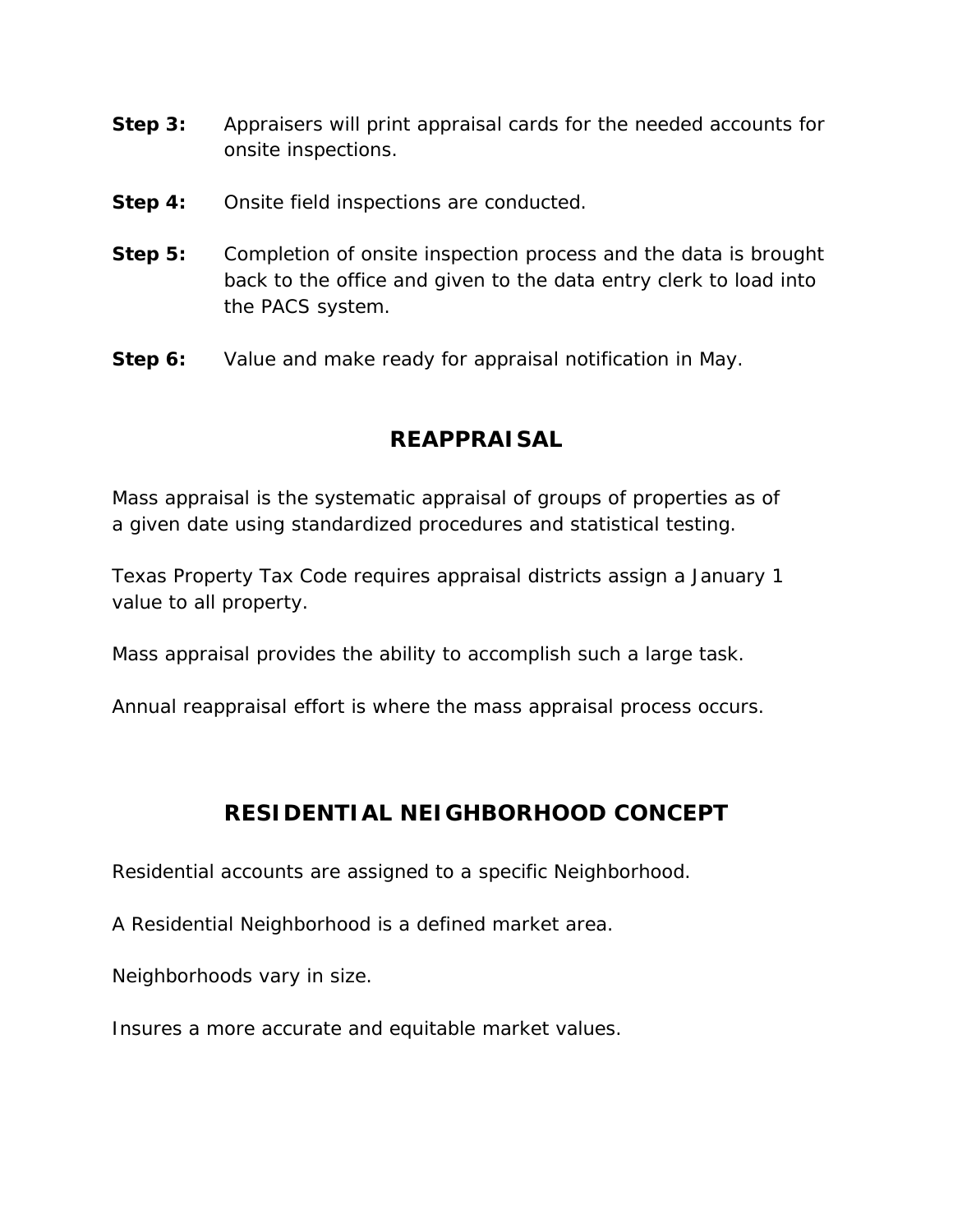### **RESIDENTIAL BUILDING CLASSIFICATION**

Waller CAD has 14 Residential Building Classifications and 3 Specialty Class Homes.

Do a market study by classification countywide and adjust cost schedules accordingly.

Same building schedules are applied to all same classed properties according to market data received.

Insures more accurate and equitable market values.

## **RESIDENTIAL NEIGHBORHOOD SALES RATIO ANALYSIS**

Residential neighborhoods targeted for reappraisal based on neighborhood sales ratio analysis.

Sales Analysis compares neighborhood sale prices to current appraised values.

Goal is to appraise all properties at 100% of market value.

Reappraisal occurs in neighborhood sales ratio is less than 95% or greater than 105% of market value.

Residential neighborhood sales ratio analysis occurs in January thru March of every year for all residential neighborhoods.

# **RESIDENTIAL NEIGHBORHOOD AND BUILDING CLASSIFICATION**

1) Determine the level of assessment at the neighborhood and building class level.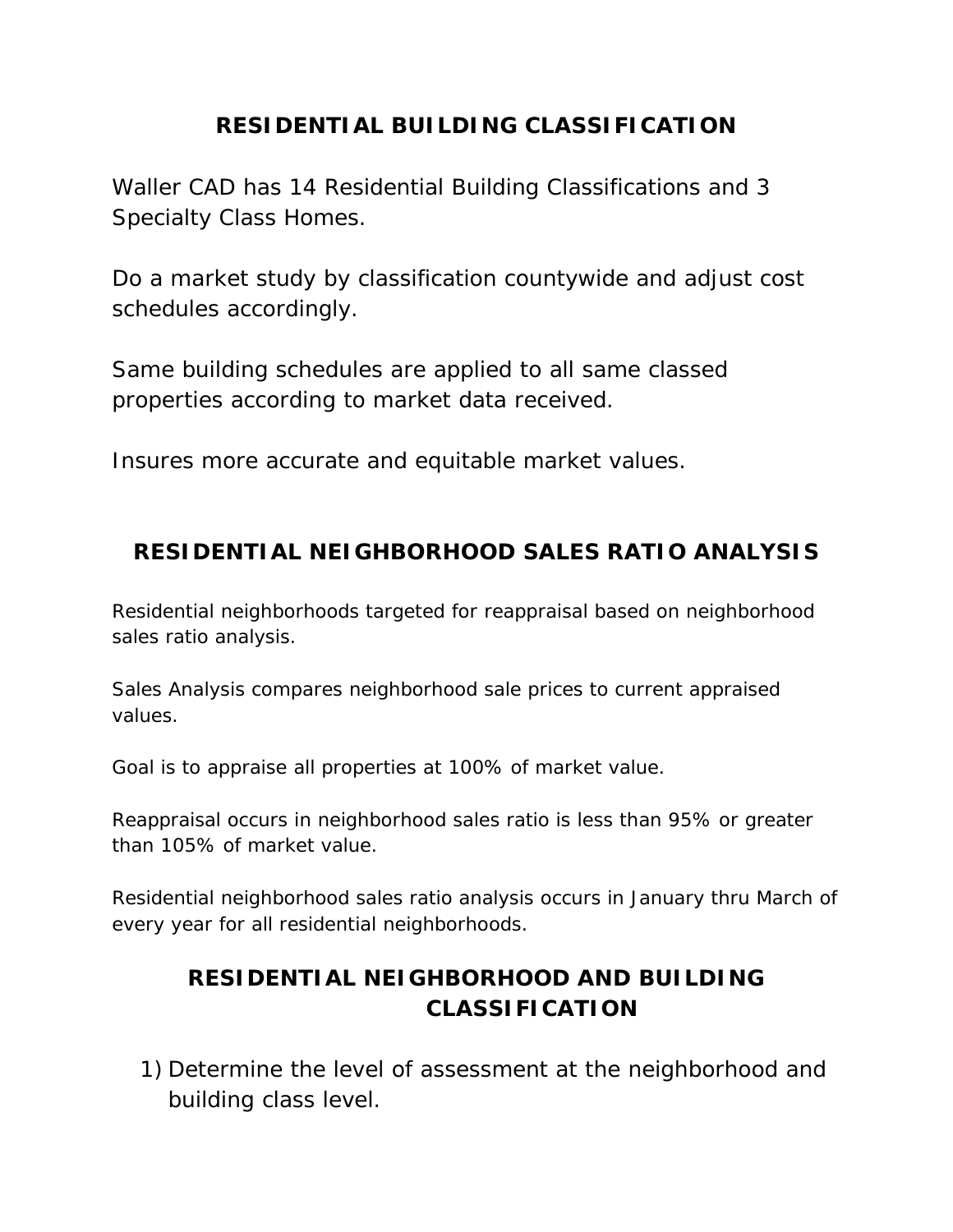- 2) Apply a neighborhood building class location factor to the neighborhood building class for both the sold and unsold properties to predict what homes will sell for based on what has sold.
- 3) Undertake a neighborhood value review of the newly adjusted proposed market values.

## **RESIDENTIAL REAPPRAISAL**

Sold properties are reviewed prior to neighborhood reappraisal.

Physical characteristics are reviewed for accuracy.

Appraiser undertakes a neighborhood value review to review all new proposed market values.

Neighborhood drive-out typically occurs.

Digital photographs, aerial photography (Pictometry) and Geographical Information System (GIS) maps are also reviewed.

# **RESIDENTIAL APPROACHES TO VALUE**

Three approaches to value:

- Cost Approach
- Sales/Market Approach
- Income Approach

# **RESIDENTIAL COST APPROACH**

The following procedure would be used if the district applied the Cost Approach of Value for all residential properties.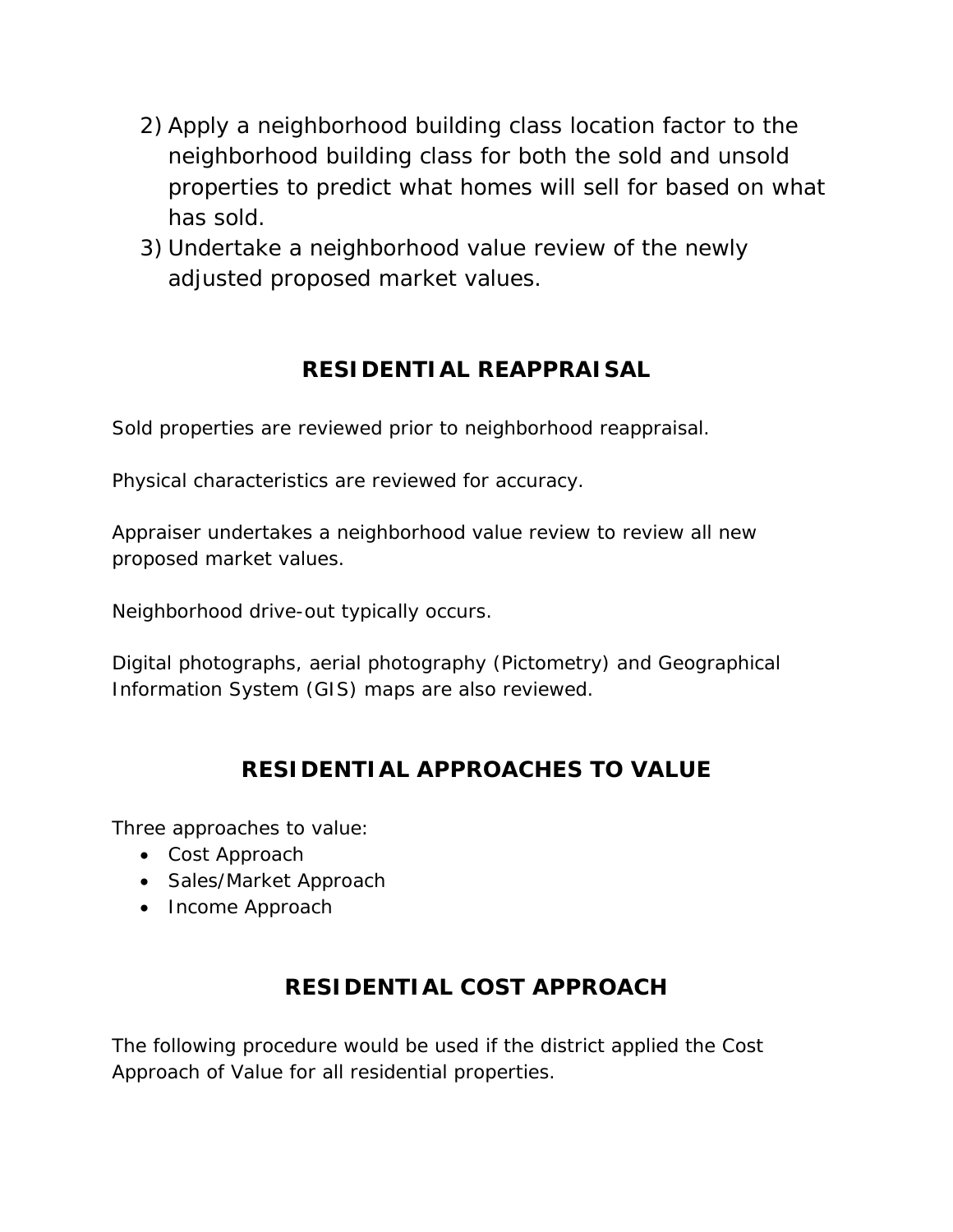Calculate Replacement Cost New (RCN) of house.

Deduct appropriate amount of depreciation.

Depreciation determined by effective age and condition/desirability/utility (CDU) rating.

Land Value added to replacement Cost New Less Depreciation (RCNLD) to arrive at estimated market value via the Cost Approach.

Cost Approach primary value approach used during the reappraisal effort.

Cost Approach is modified based on recent sales information by building class by neighborhood.

Equity achieved by using the same location factor for all similar classed properties within a neighborhood.

Cost Approach preferred method for unique properties or lack of sale comparables.

### **RESIDENTIAL SALES/MARKET APPROACH**

Compared property being appraised to similar properties that have recently sold.

Adjustments are made to sale comparables when compared to the subject property.

If sold property had a pool but subject property doesn't then an adjustment would be warranted.

Sales Approach can be used to value land only accounts.

Sales Approach is typically used during the informal meeting with taxpayers or authorized agents and at the formal Appraisal Review Board hearing.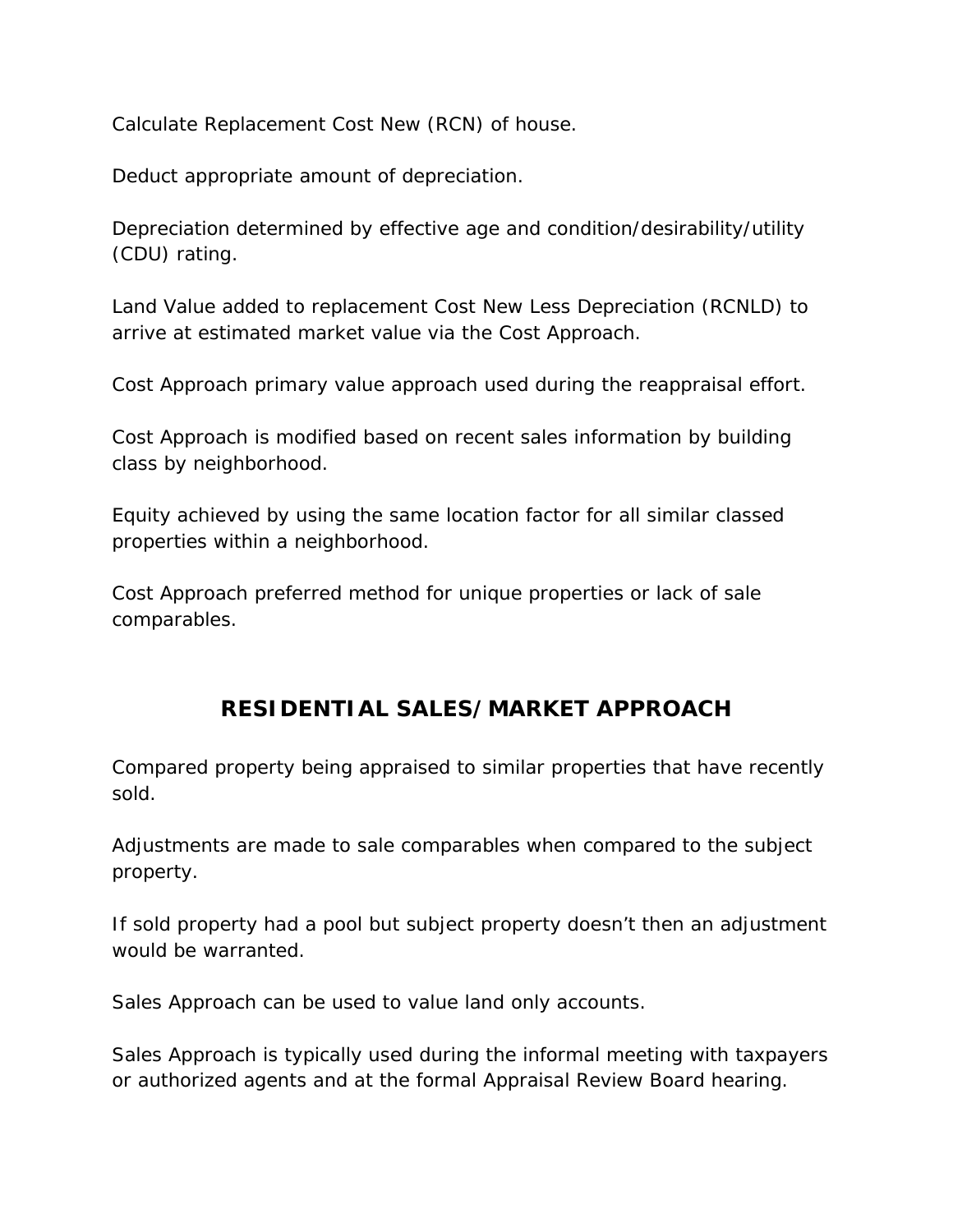## **RESIDENTIAL INCOME APPROACH**

Used in limited instances for residential properties.

Preferred method for income producing commercial properties.

#### **COMMERCIAL BUILDING CLASSIFICATION**

- Office Buildings
- Multi-family Property (Apartments)
- Retail Property (Shopping Centers)
- Industrial Property (Warehouses/Manufacturing)
- Properties on Commercial zoned land
- All Commercial Buildings

#### **COMMERCIAL REAPPRAISAL**

Undertaken between January 15 thru April 15<sup>th</sup>.

Income proformas developed annually for most improved properties

Market data analyzed

- Income and expense statements
- Rent rolls
- Data received during Appraisal Review Board (ARB) process
- Local and National publications

#### **COMMERCIAL APPROACHES TO VALUE**

Three Approaches to value:

- Cost Approach
- Sales/Market Approach
- Income Approach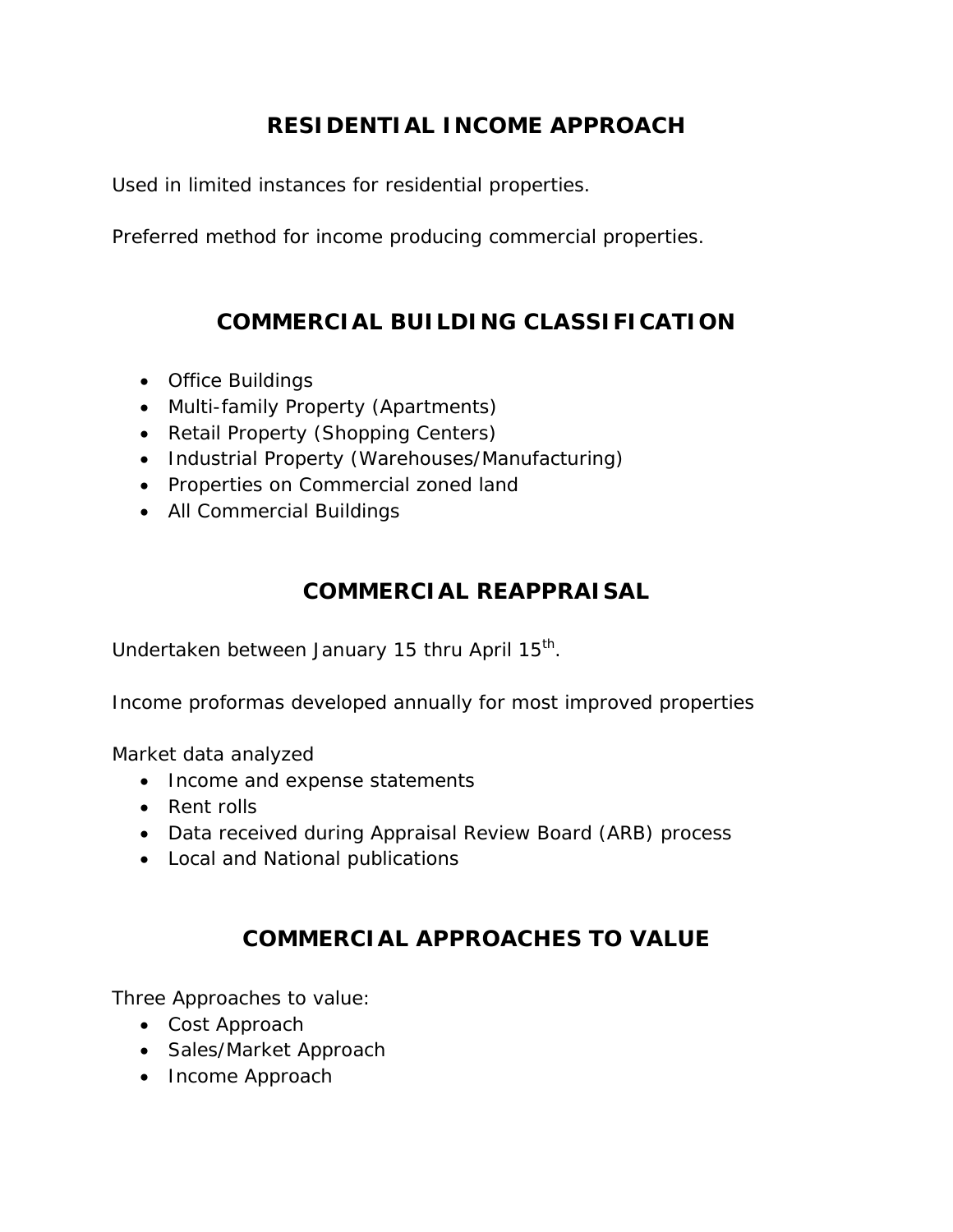### **COMMERCIAL COST APPROACH**

Calculates Replacement Cost New (RCN)

Deducts Depreciation (LD)

Uses Age-Life Tables

National Cost Publication Service

Market Data

Cost tables generate price per square foot

Land value added to improvement value (RCNLD)

Preferred method for special use properties, new construction, limited sales data, or limited income data

#### **COMMERCIAL SALES/MARKET APPROACH**

Analyze sales of comparable properties compared to subject property.

Sales data

- Sale surveys
- Market research companies
- Third party appraisals
- Appraisal Review Board process

PACS allows appraiser to select sale comparable properties

Comparables adjusted for sale conditions, land size, improvement size, age, condition, and location.

Arrive at indicated Sales/Market Approach to value.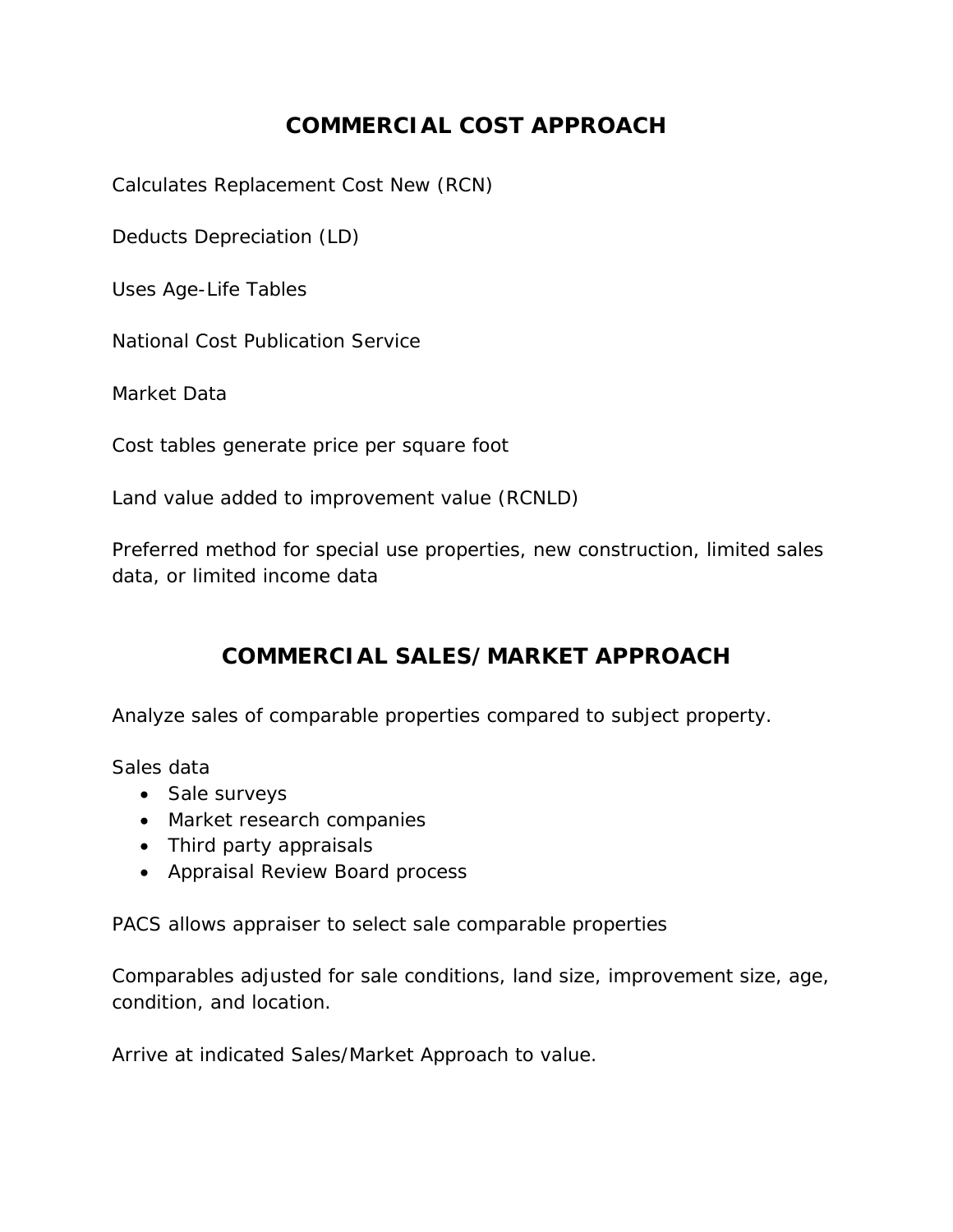## **COMMERCIAL INCOME APPROACH**

Capitalization of Income

Direct Capitalization

Single year's net operating divided by market cap rate

Market income data compared to subject property income data

Waller CAD collects and scans and enters the income information into each account

- Income and expense data
- Rental data
- Occupancy data
- Secondary income data
- Net operating income data

Capitalization rates estimated based on sale prices and net operating incomes when the information is available; otherwise collected through outside sources.

Outside sources

- Market research companies
- Real estate publication
- Properties offered for sale

Capitalization rates used for income proformas

Subject property income components compared to market indicators

Income Approach preferred method for income producing property (Office, Apartment, Retail, and Industrial)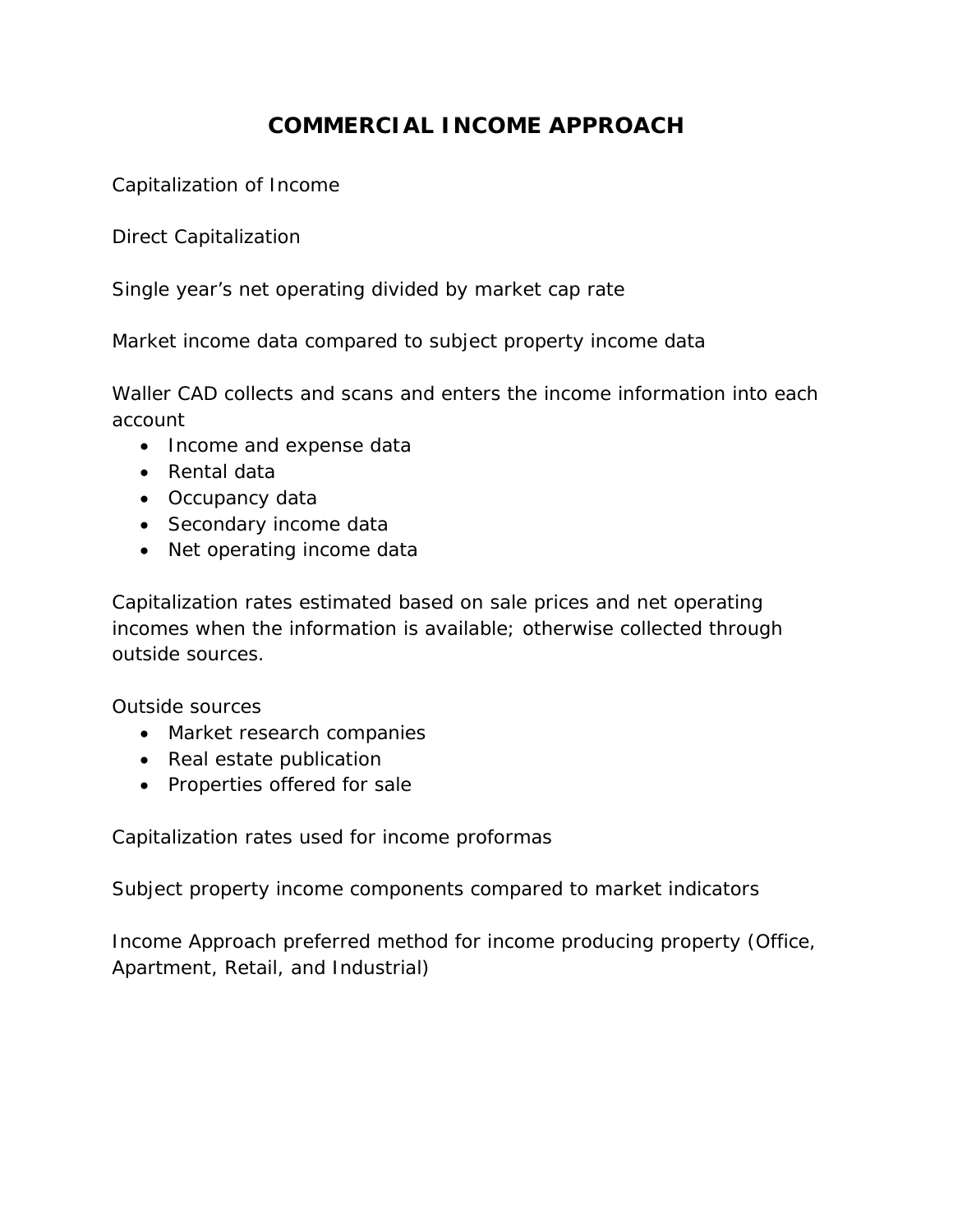## **BUSINESS PERSONAL PROPERTY VALUATION PROCESS**

It is the responsibility of the Business Personal Property Division to discover, list, and value all Business Personal Property in Waller County for property tax purposes.

Business Personal Property (BPP) consists of movable items used in the course of business not permanently affixed to, or part of, the real estate.

Examples of Business Personal Property are:

- Furniture
- Machinery and equipment
- Computers
- Vehicles
- Inventory
- Supplies

### **BUSINESS PERSONAL PROPERTY DISCOVERY**

To ensure that all business personal property that should legally be on the roll is property listed and valued, it must first be located and identified.

To accomplish this task the appraiser starts with the previous year's business personal property appraisal roll. The BPP properties are divided on a spreadsheet in geographic areas in Waller County. Within each area the properties are listed by street in the numerical order that the street will be driven. This spreadsheet is just the beginning of the discovery process. Besides verifying the businesses on the current appraisal roll the appraiser must be observant and persistent in discovering new property.

Many new businesses can be discovered by driving up and down the streets and roads of the district. Look for the "store fronts" of a business. Before driving the district there are several other places to research for information on new businesses.

Before many businesses start, the owner will file for an ASSUMED NAME (DBA) at the County Clerk's office. You can go to their offices and research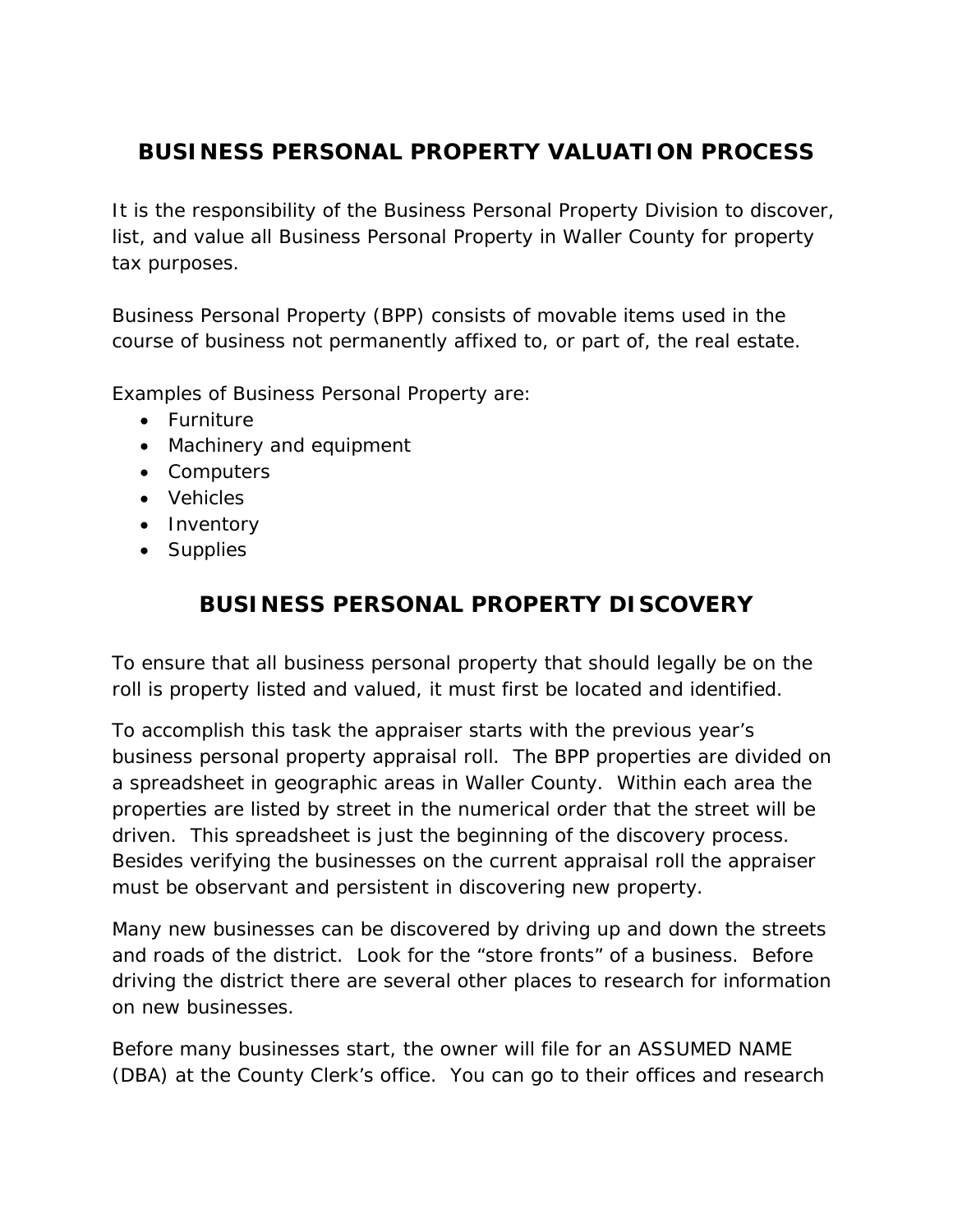the records. They have ledgers of assumed names listed by date of filing in "semi" alpha by assumed name and by owner name.

The Texas Alcoholic Beverage Commission has a very informative website that you can find all licenses that have been issued in the county. It shows the date of issue, owner name, assumed name, owner address, location address, expiration date of license, and the type of license. The appraiser prints out a report of all the licenses in the county and then checks to see if any existing businesses had an ownership change and to see what new businesses had opened and what business had closed. The appraiser then adds this info to the spreadsheet for the field work.

The Texas Comptroller of Public Accounts maintains a website that you can use to research sales tax permits and corporations. You can find the companies officers as well as addresses on this site. The sales tax permits shows the owner, DBA and address as well as the effective date.

The Texas Department of Licensing and Regulation (TDLR) has a website that can be used to research many different types of businesses (from electricians to head dressers).

The Texas State Board of Plumbing Examiners (TSBPE) has a site where you can search for licensed plumbers.

Many of the local business associations, Chambers of Commerce, and Economic Development Corporations have websites that list their members.

The appraiser also looks at all the local newspapers and publications. Not only look for articles about a business moving or leaving the community but also look at all the advertising.

Also, look at the business cards left at local establishments and also the "bandit" signs that are nailed to telephone poles on the side of the roads and you can check out the signs on the sides of business vehicles.

You must be cautious and do your research. Many times someone will apply for an assumed name certificate or a sales tax permit with the intent to open a business but it doesn't happen…. Some local people may join local Chambers and list their business but their business is not in the county…This is when the appraiser must do their due diligence…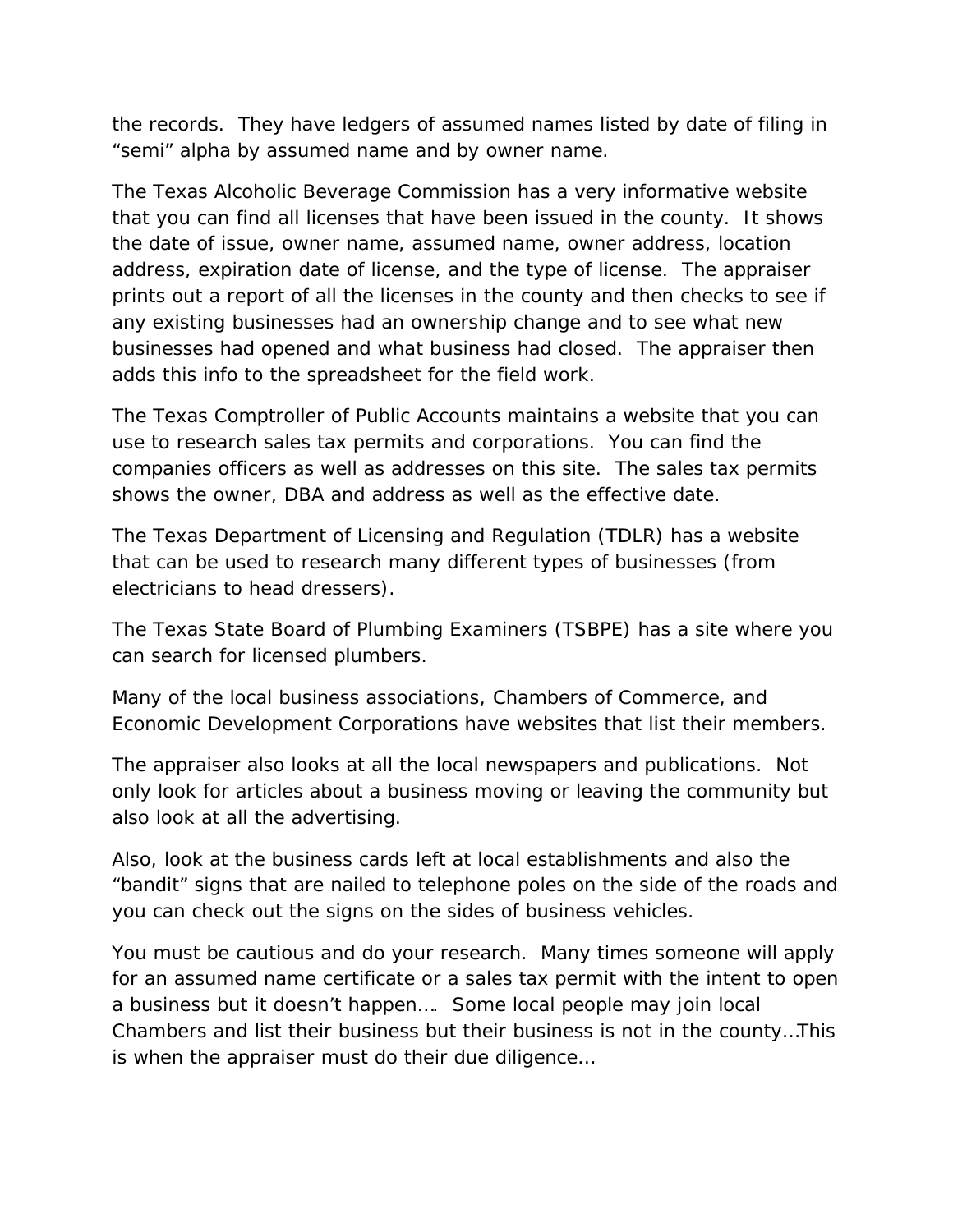The appraiser drives the district after gathering up all the information and tries to verify what business are here. The appraiser checks the existing businesses to make sure they are still there and looks to see if there are any obvious changes (additional space, more equipment/vehicles in yard,). They check the existing businesses that showed new ownership and verify the information. The appraiser tries to stop at all new businesses with store fronts, identifies themselves and asks to speak to the owner/manager of the business. The appraiser explains about business personal property and about the ad valorem tax process. The appraiser verifies the information he had gathered on the business and asks for a quick walk thru and leaves his card and a rendition (or explains that a rendition will be mailed). During this time the appraiser should observe the type, quality, and density of the assets (F & E, computers and inventory). The appraiser asks questions about when the business opened at this location, where they were previously, if they lease any equipment. Many times, if they are a small start-up business, they will say that they personally own some of the F & E. Explain to them that it is being used to attempt to produce an income so it was now taxable (even though it was located in their home previously). Explain that we can set up a separate account for the items he owns personally but they will still be taxed. Most of the time they decide to have it all on one account (for the business) so they can write the taxes off as a business expense.

Once you have gathered and verified the information, a business personal property account can be created.

### **LISTING OF BUSINESS PERSONAL PROPERTY**

The proper listing of property is critical to insure that the value and value and ownership of the property can be properly determined.

Property records must include:

- Current Legal Owner This is the actual owner of the business.
- The Business DBA DBA stands for "Doing Business As", and it is typically the name on the door or sign for the business.
- The property address of the business This is the physical address where the business and the assets being appraised are located.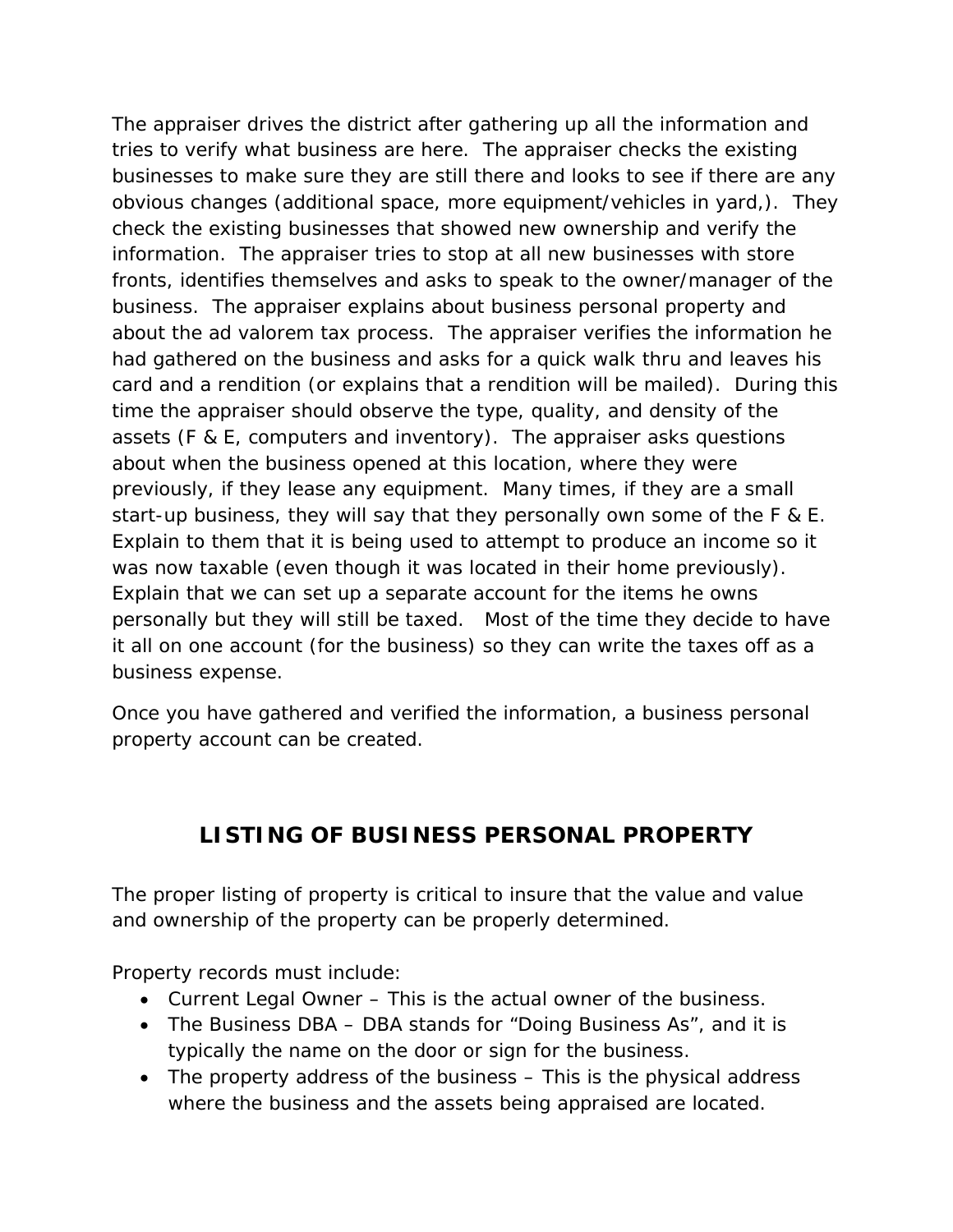- The Waller CAD Account number A unique15 digit account number that is assigned to each business personal property account in Waller County.
- The Property Characteristics of the Business After locating the property, the appraiser must accurately record and list all of the property's characteristics to properly value the business personal property. This requires that the appraiser tour the business, determine the business type, and estimate the square footage of the facility. Once that is complete the appraiser makes general notes regarding the type and condition of the fixed assets at the location, and the inventory if applicable.

## **BUSINESS PERSONAL PROPERTY VALUATION**

Typically the cost approach is used to value business personal property, although all approaches are considered, the cost approach offers the most equitable and consistent method for mass appraisal of business personal property.

The BPP appraiser will estimate the market value by comparing the subject business being appraised against similar types of businesses. The appraiser takes into account the size of the business, the quality and condition of the assets, and an estimate of the overall age of the assets. In addition to the business assets, the appraiser will also estimate the market value of inventory based on the quantity, and make any known condition adjustments.

The sales and income approach is often less useful with many types of business assets that don't have an active used market.

### **BUSINESS PERSONAL PROPERTY RENDITION**

The next important step in completing a business personal property appraisal is based on reviewing the Business Personal Property Rendition Form. Waller CAD would like to encourage all business owners to file a BPP Rendition as this is beneficial for both Waller CAD and the business owner.